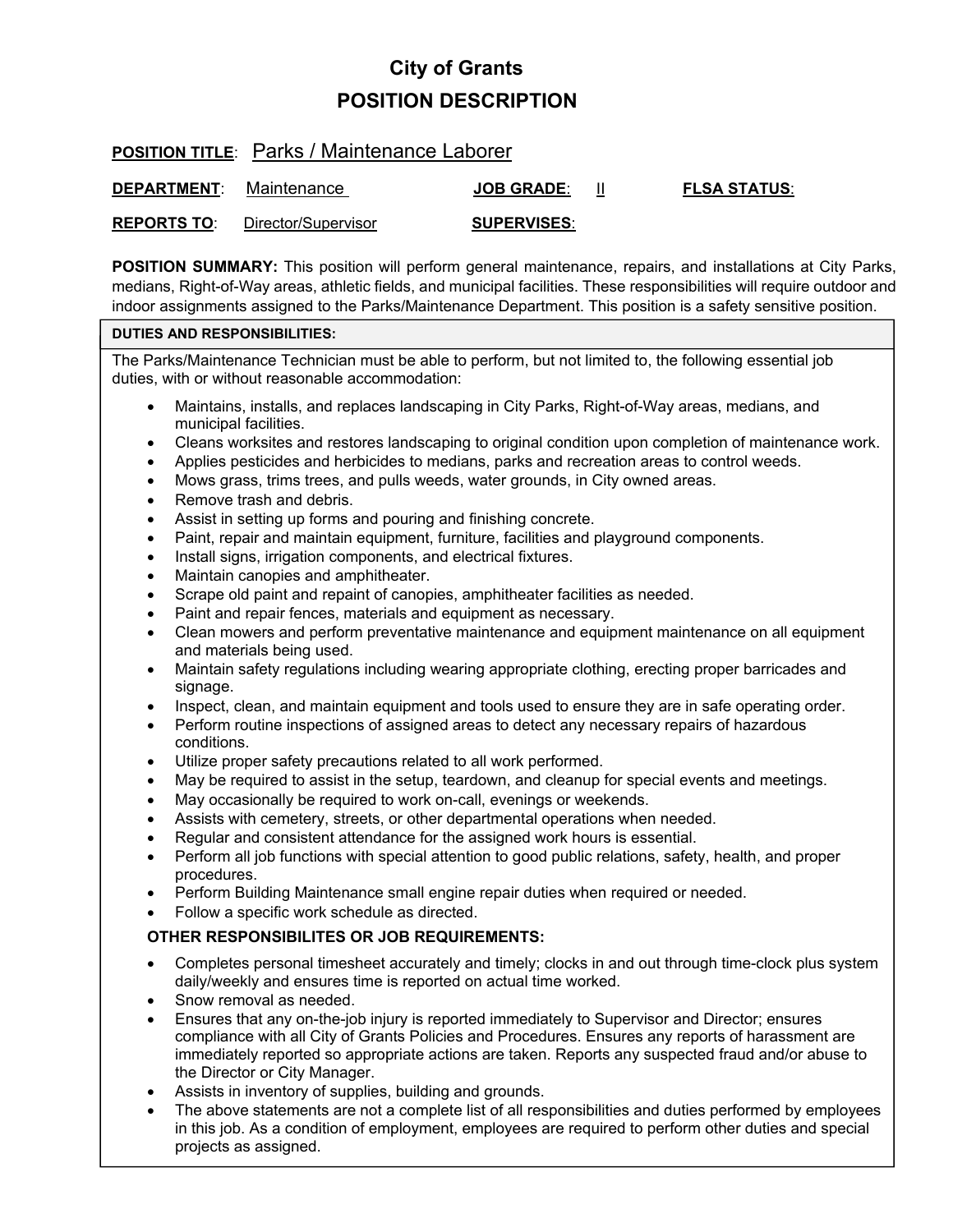## **MINIMUM QUALIFICATIONS:**

- High School diploma, GED or equivalent.
- Must have oral and written communication skills in English.
- One-two years' experience in lawn care/park maintenance, small engines mechanics, basic welding skills, facility building maintenance, and or remodeling is preferred or the ability to learn the job through on the job training.
- Knowledge of proper sequence of activities required to perform the job.
- Valid NM Driver's license and have and maintain a good driving record.

### **KNOWLEDGE, SKILLS, AND ABILITIES:**

- Knowledge of Park and Recreation facility maintenance, repair, and construction methods and practices.
- Knowledge of general maintenance and repair techniques for common tools and equipment used in general construction and maintenance work; and their basic safety precautions and procedures.
- Knowledge of operation and maintenance of assigned light equipment, power and hand tools.
- Knowledge of safe handling techniques of hazardous chemicals and materials.
- Knowledge of mechanical principles.
- Knowledge of safe and efficient operations of various types of vehicles including a backhoe, lawn maintenance equipment and tools associated with building maintenance and care of parks athletic fields.
- Knowledge of English usage, spelling, grammar and punctuation.
- Knowledge of City of Grants Policies and Procedures.
- Ability to establish and maintain an effective working relationship with co-workers and supervisors.
- Ability to perform repetitive work on a continuous basis.
- Ability to move hands easily and skillfully to handle/operate tools and/or machines to perform required tasks.
- Ability to understand city policy and procedure in relation to the job position, safety, and health.
- Ability to perform a variety of different types of tasks without the variety itself causing a loss of efficiency.
- Ability to follow verbal instructions that require individual thought to complete the task or a series of tasks.
- Ability to perform activities of a routine, concrete, or organized nature.
- Ability to work independently in the absence of supervision.
- Ability to engage in strenuous physical activity in all weather conditions.
- Ability to perform heavy lifting.
- Ability to be punctual and regular in attendance.
- Ability to efficiently operate a City motor vehicle is required; un-aided physical mobility including continuous long-distance walking and manipulating objects is required.
- Skills in operating assigned equipment, tools, and vehicles.
- Sills in effectively communicating information and responding to questions from the public and employees.

### **GENERAL CONDITIONS:**

Residency: Employee must reside within reasonable commuting distance of the worksite.

Code of Conduct: The employee is accountable for being informed or and complying with the City's code of conduct. Attitude: Employee is expected to exhibit a positive, constructive and cooperative attitude in the workplace and with the general public.

Initiative: Personal initiative, mature self-direction and responsibility are expected of the employee.

Travel: Performance of this job is subject to moderate vehicular travel within the city.

Limitations: Employee is responsible for informing the employer of any physical, mental, or other factors which may substantially affect or limit ability to meet the demands of this position.